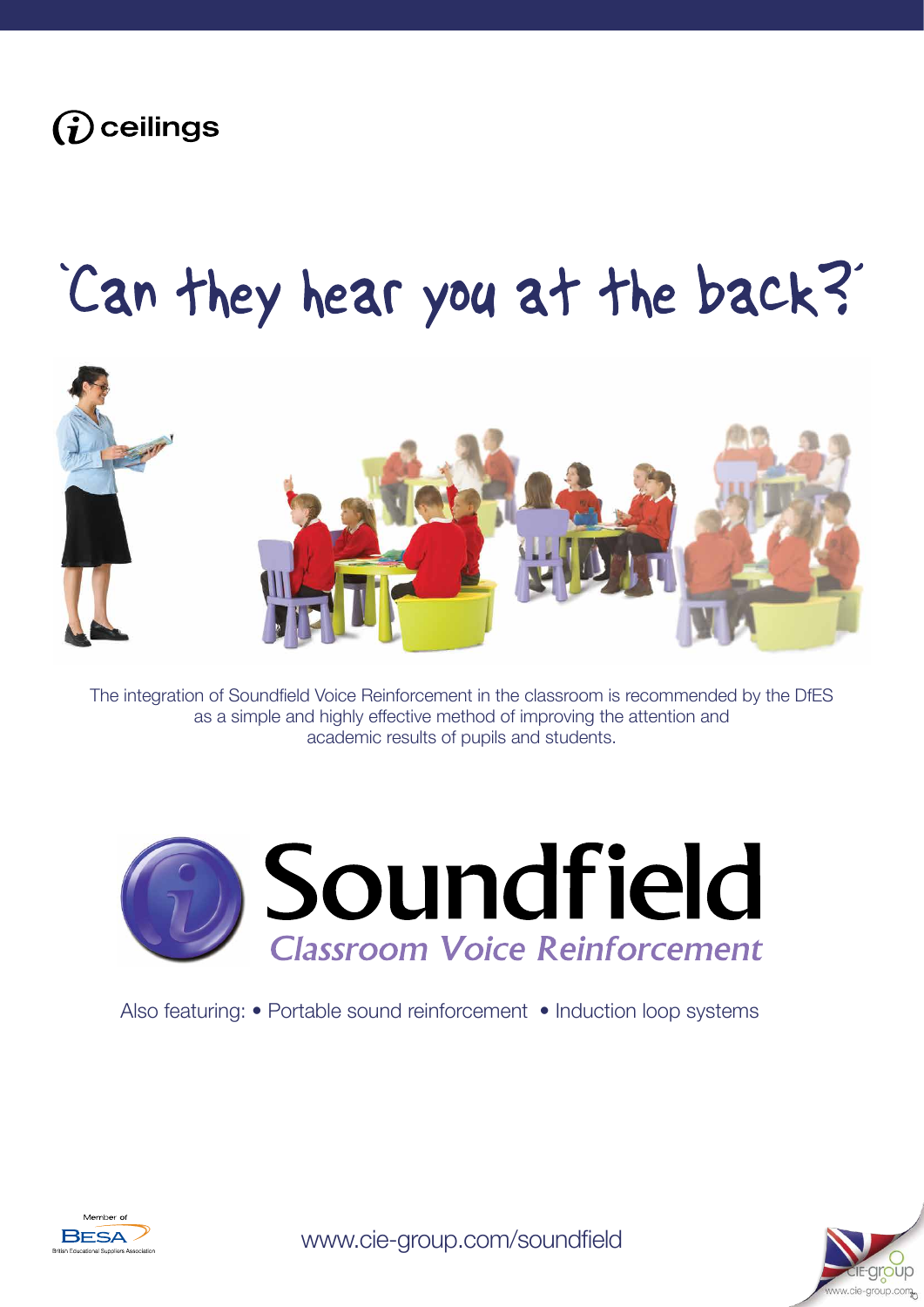### 'Soundfield' Classroom Voice Reinforcement Systems

Young people spend at least 45% of their school day engaged in active listening activities, with today's classroom serving as a primarily auditory verbal environment.

However, a recent study in the journal of the American Medical Association showed that 14.9% of children aged 6~19 suffer from some degree of hearing impairment, either permanently or temporarily due to illness, infection or allergies.

Studies estimate that 80% of school children will have some form of hearing loss during an academic year and, with the importance of auditory learning in the classroom, the use of technology to enhance listening performance ultimately allows children to learn more efficiently.

One of the simplest and most effective solutions is an i-ceilings 'Soundfield Voice Reinforcement System'. Functioning as a mini public address system, it features an infrared wireless microphone, receiver, amplifier and either one or two 'i-ceilings Sound Panel' loudspeakers (dependent upon the size of classroom).



**• Thorn Grove Primary School's** SEN inclusion scheme ensures that both its mainstream and hard of hearing pupils benefit from clear, effective communication using i-ceilings Soundfield Systems in all its classrooms.

### What is a Soundfield System?

'Soundfield' or a 'Soundfield Voice Reinforcement System' is essentially the integration of a 'mini-PA system' in the classroom.



be less effective toward the back of the room.

Under quiet classroom conditions, most teachers have enough natural volume in their voice to communicate effectively with a standard sized class. However, a number of acoustic factors (lively/noisy classes, reverberant room conditions, ambient noise from equipment and outdoor activities, hearing difficulties, etc.) can have a significant effect on clear, effective teacher/pupil communication.



amplified voice will be heard at the same clear, effective level by all pupils in the room.

The inclusion of a Soundfield System in the classroom will raise the teacher's voice above this ambient noise level, to give even voice coverage throughout the room and without the need to shout or raise one's voice. This will provide significant benefits for teacher/pupil communication and understanding.

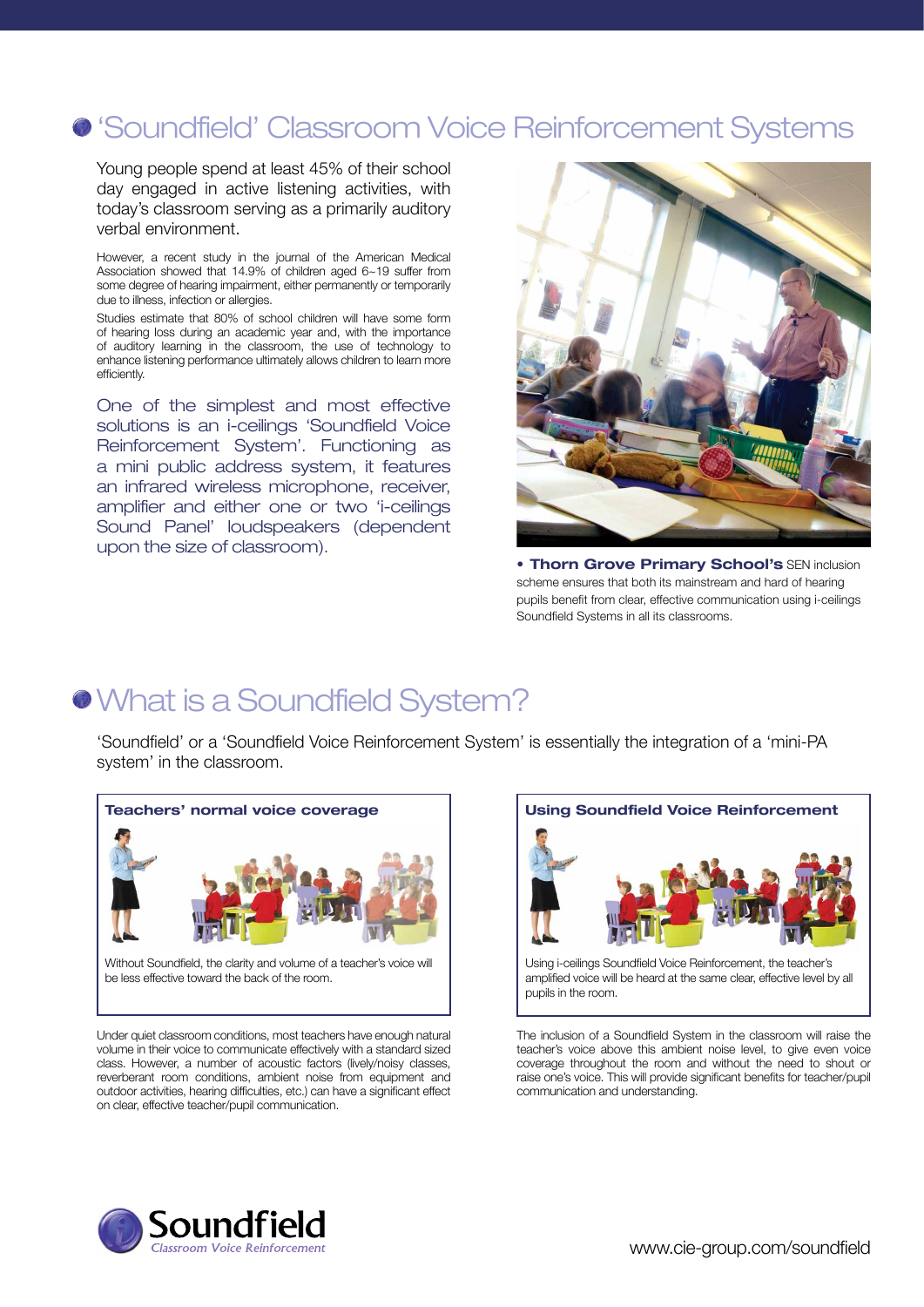### **• The benefits of Soundfield in the classroom**

All children benefit from the improved speech clarity of a Soundfield System. Academic improvements are consistently noted in:

- 
- 
- 
- Task behaviour Attentiveness Less repetition required Improved verbal recognition
- 
- 
- Reduced voice strain Better attendance Understanding of instructions

The inclusion of Soundfield Voice Reinforcement in the classroom provides wide ranging benefits not only to pupils and hard of hearing students, but also to teachers and acoustic/architectural designers and specifiers.

### **Pupils**



In addition to the above outstanding benefits, pupils also benefit from:

- More effective deciphering of language in early learning years
- Better understanding of teacher's voice for 'second language' learning
- Assists temporary hearing deficiency, common in early learning years

#### **Teachers**



- Reduced voice strain, illness and stress
- Less repetition required
- Assists inclusive teaching for SEN students

#### **SEN Students**



- Assists inclusive learning
- Easily integrates with induction loop systems
- Proven learning improvements for pupils with ADHD
- Many children with Down syndrome who have fluctuating conductive hearing loss perceive significantly more speech

### **Specifiers and Installers**



- Unparalleled even sound coverage
- Reduced number of loudspeakers required
- Reduced microphone feedback
- Reduced loudspeaker theft or damage
- Secure wireless signal for privacy rooms

**Teacher wears** lightweight 'pendant' infrared wireless microphone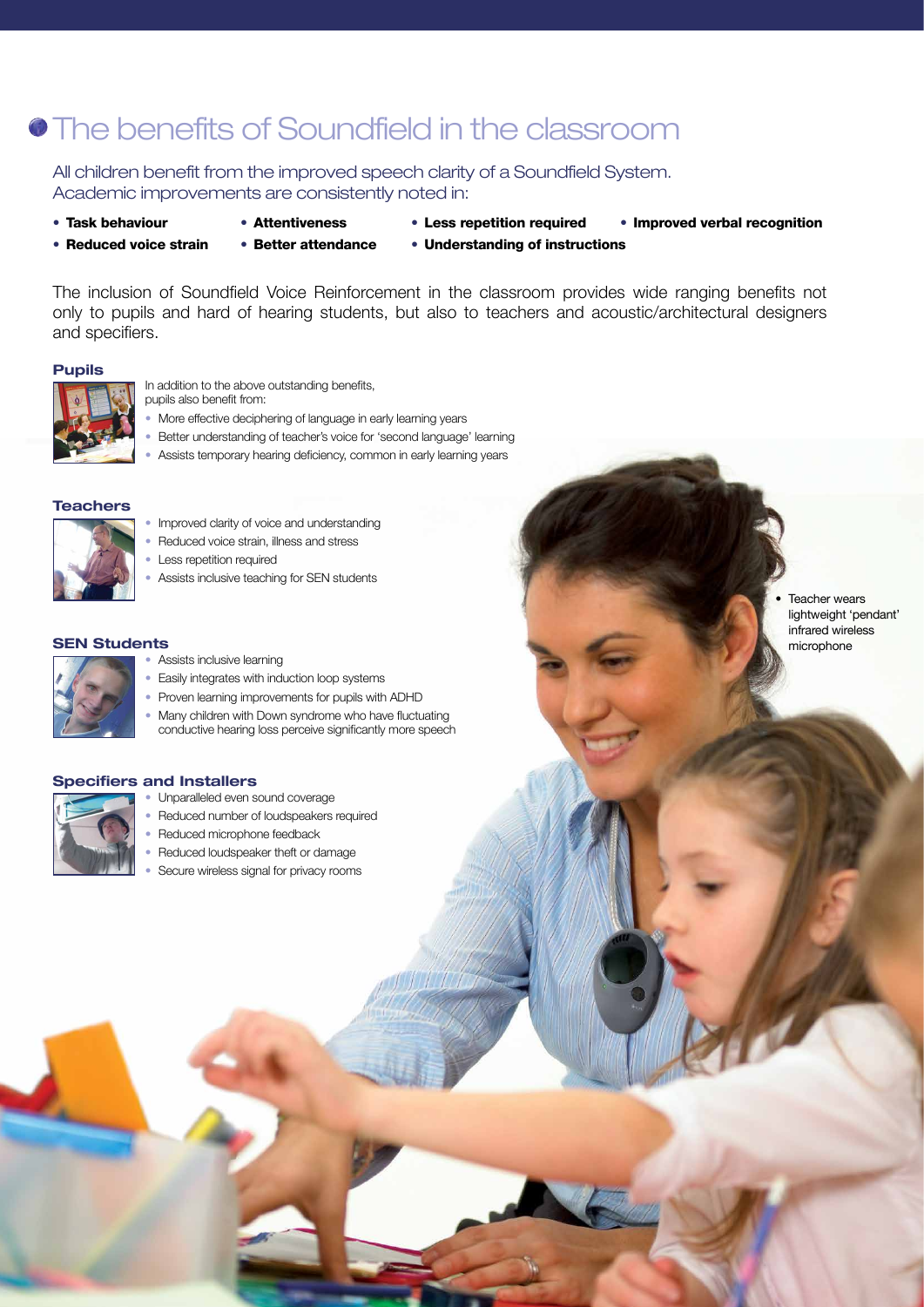### **• The i-ceilings Soundfield Solution**

### In its simplest form, a Soundfield System consists of the following components:

- Wireless microphone worn by the teacher
- Wireless microphone receiver
- Amplifier
- Loudspeakers
- Connection cables

The i-ceilings Soundfield Solution benefits from further unique component features to provide what we truly believe is the most advanced and effective system on the market.

### **The unique i-ceilings Soundfield System features:**

#### i-ceilings Sound Panel Loudspeakers

Our 'i-ceilings Sound Panel' is a unique loudspeaker which fits into a suspended ceiling in the same manner as a standard ceiling tile.

This revolutionary Sound Panel loudspeaker provides unparalleled levels of even sound coverage, ensuring all students hear an equal volume level of the teacher's voice. Furthermore, i-ceilings panels are virtually unidentifiable in the ceiling ensuring aesthetic consistency and greatly reducing any problems of loudspeaker theft or vandalism.

### Infrared Wireless Microphone Technology

The i-ceilings Soundfield System also benefits from the use of an 'infrared' microphone system.

Many systems on the market use 'RF' (radio frequency) wireless microphone systems, which have many operational limitations such as the number of available frequency channels, license costs and signal overspill.

Our IR wireless system overcomes these limitations, being license-free and, by using light to transmit the microphone signal (just like your TV remote control), the signal cannot 'overspill' into adjoining classrooms; providing the ideal multi-room solution.



- 1) Teacher-worn Infrared Microphone
- 2) Infrared Microphone Receiver
- 3) i-ceilings unique Sound Panel Loudspeaker and Integrated Amplifier





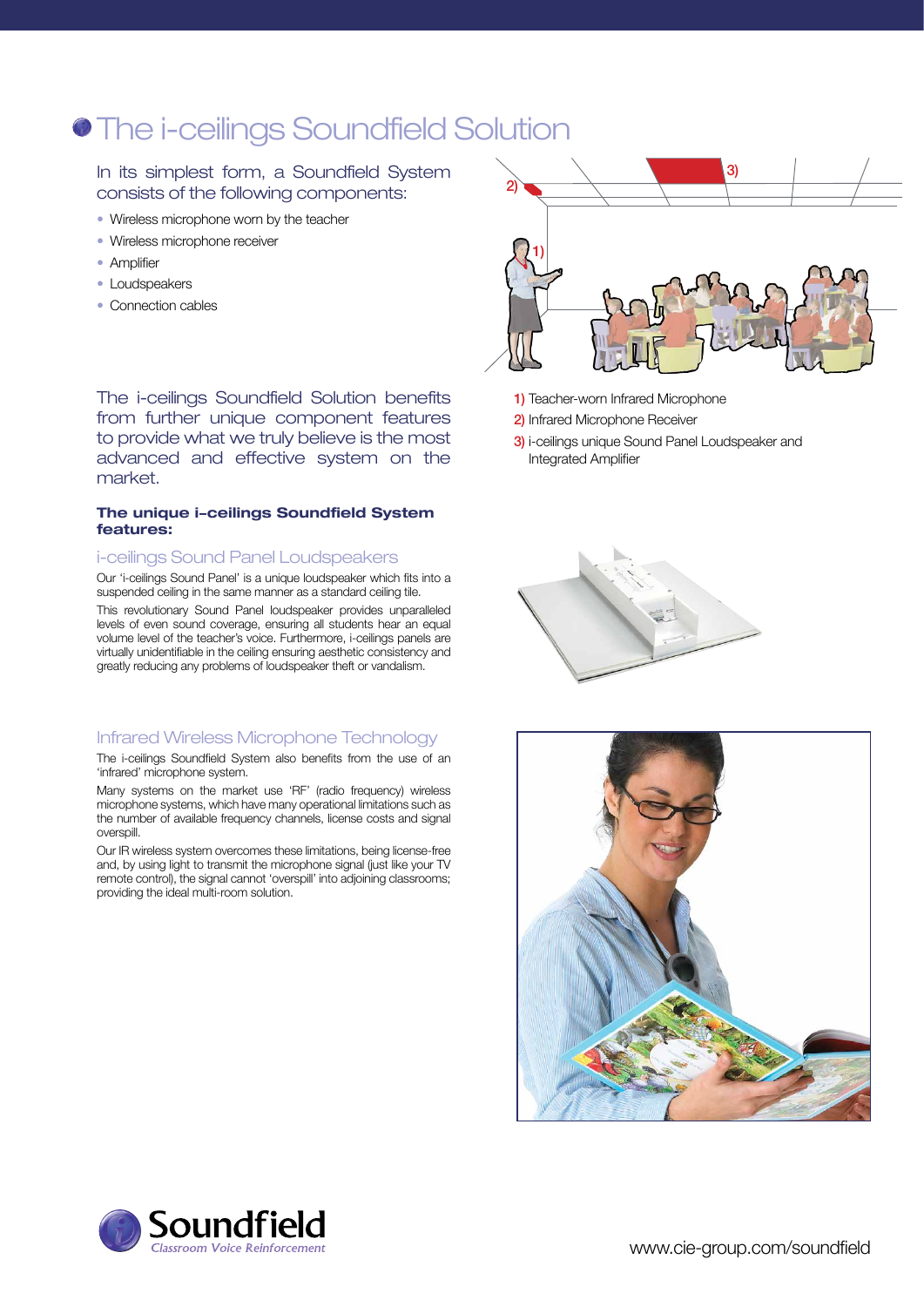### $\bullet$  **i-ceilings 'in-ceiling' Soundfield Solutions**

Our flagship i-ceilings infrared Soundfield systems are arguably the most technically advanced & acoustically effective systems in the market.

### System benefits:

- Unobtrusive, yet highly effective voice reinforcement in the classroom
- Unidentifiable loudspeaker solution reduces damage or loss due to theft or vandalism
- Infrared wireless microphone technology allows unlimited adjacent room systems without licensing issues
- Easily integrated with other classroom/teaching technologies such as induction loops, personal FM hearing assistance systems, interactive whiteboards, laptops, etc,...
- [i-ceilings/infrared Soundfield](http://www.cie-group.com/shop/audio-visual_1/soundfield_13/soundfield-systems_1000/soundfield-system-includes-i-ceilings-cs4000/amp-powered-sound-panel-ir-microphone--accessories_919.php)  **PACK A** For classroom areas up to 60m²
- 1 x CS4000ME/AMP Amplified i-ceilings Sound Panel
- 
- **1 x APA/APL** CD/MP3/Laptop Input Wallplate
- 
- 1 x IWM-402 Pendant Transmitter/Microphone
- 2 x IS-20A Infrared Sensors
- 
- 1 x HC-40 Drop-in Charger for IWM-402

...plus connecting cables, equipment support tray, safety clip & wire, Transmitter batteries and manuals



### • [i-ceilings/infrared Soundfield](http://www.cie-group.com/shop/audio-visual_1/soundfield_13/soundfield-systems_1000/soundfield-system-includes-1x-cs4000/amp--1x-cs400-passive-sound-panels-ir-mic--accessories_920.php) **- PACK B** For classroom areas up to 120m²

- 1 x CS4000ME/AMP Amplified i-ceilings Sound Panel
- 1 x CS4000ME i-ceilings Sound Panel (Slave)
- 
- 
- 
- 
- 1 x APA/APL CD/MP3/Laptop Input Wallplate • 1 x IWM-402 Pendant Transmitter/Microphone • 2 x IS-20A Infrared Sensors
- 1 x HC-40 Drop-in Charger for IWM-402
- 

...plus connecting cables, equipment support tray, safety clips & wires, Transmitter batteries and manuals

#### For classroom areas up to 60m² - Provides high performance audio/music capabilities • [i-ceilings/infrared Soundfield](http://www.cie-group.com/shop/audio-visual_1/soundfield_13/soundfield-systems_1000/soundfield-system-i-ceilings-pro/amp-powered-sound-panel-infrared-microphone--all-accessories_921.php) **- PACK C**

- 
- 1 x PRO ME/AMP Amplified i-ceilings PRO Sound Panel
- 1 x APA/APL CD/MP3/Laptop Input Wallplate
- 1 x IWM-402 Pendant Transmitter/Microphone
- 
- 
- 2 x IS-20A Infrared Sensors
- 1 x HC-40 Drop-in Charger for IWM-402

...plus connecting cables, equipment support tray, safety clip & wire, Transmitter batteries and manuals

### \*NB: infrared transmitters and microphones:

These Soundfield Packs feature the IWM-402 Pendant Microphone / Transmitter as standard. A handheld microphone option is also available (Part No. IWH-401).



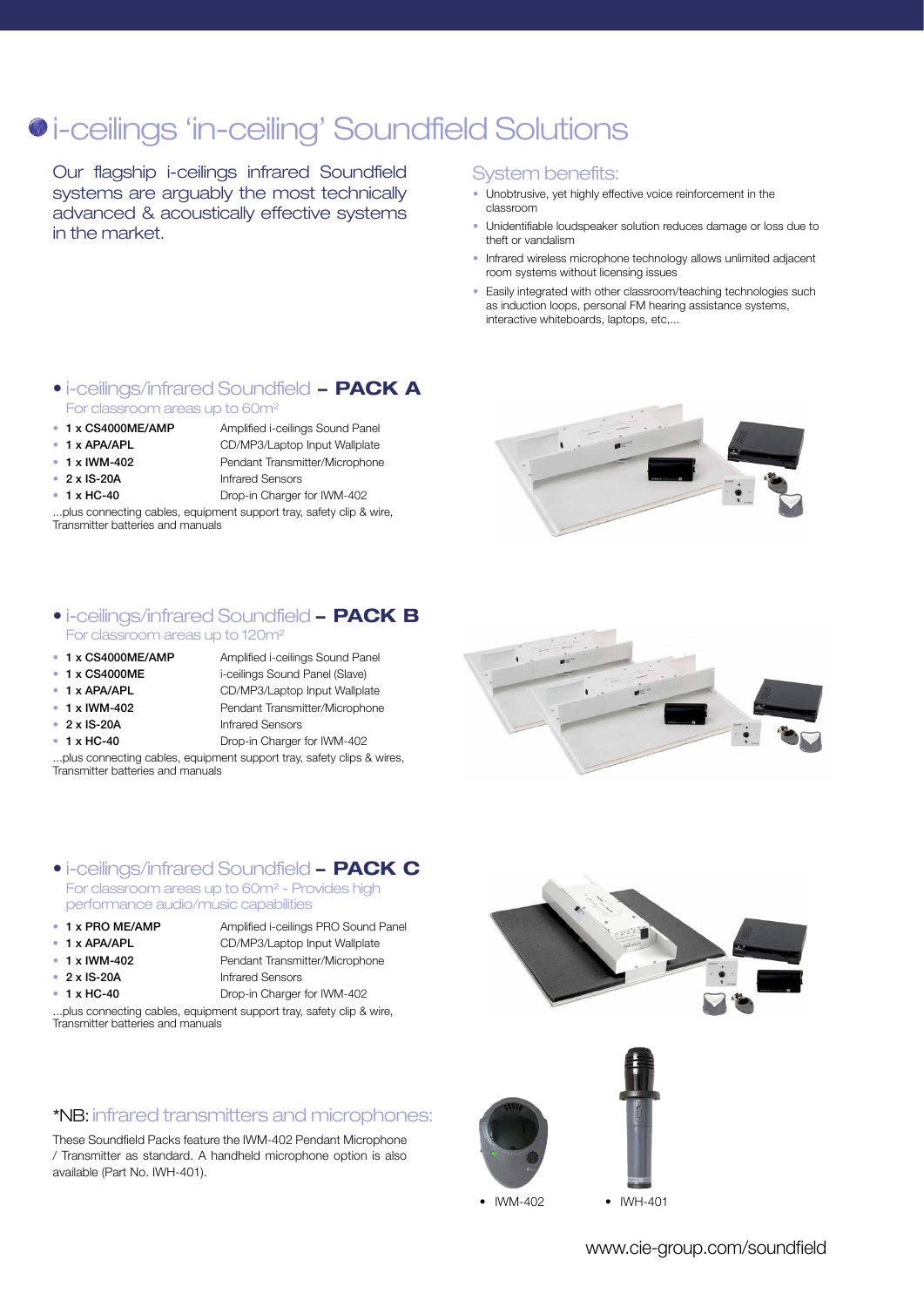### 'Surface-mount' Soundfield Solutions

Though much of the success of our Soundfield systems has been based on our unique i-ceilings Sound Panel Loudspeakers, [there are now an increasing number of systems being installed](http://www.cie-group.com/shop/audio-visual_1/soundfield_13/soundfield-systems_1000/irx2-wallmount-infrared-soundfield-system_4830.php)  into classrooms which do not feature a suspended ceiling.

Our Packs F & G have been developed for either wall-mounting (PACK F) or surface mounting to a solid or plasterboard ceiling (PACK G). Both systems feature our own UK designed and built IRX2 Wallmount Integrated Amplifier/Infrared Receiver, developed specifically for Soundfield classroom voice reinforcement.

Designed to be completely safe and child-friendly, the IRX2 features 2 x 50W amplifier, infrared wireless microphone technology, microphone & line inputs (for integration of laptop, MP3, DVD, etc) and level/tone control, whilst remaining extremely tamper-proof against potential 'wandering hands'.

## $irx2$

 $\omega$ 

### • [Wallmount Loudspeaker/Infrared Soundfield](http://www.cie-group.com/shop/audio-visual_1/soundfield_13/soundfield-systems_1000/soundfield-system-incl-irx2-ir-rec/amp-4x-wallmount-speakers-ir-mic_922.php) **- PACK F**

### For classroom areas up to 60m²

- 1 x IRX2 Wallmount Amplifier/IR Receiver
- 
- 
- 2 x IS-20A Infrared Sensors
- 1 x HC-40 Charger for IWM-402
- 4 x Speakers Wallmount Loudspeakers • 1 x IWM-402 Pendant Transmitter/Microphone
	-
	-
- ...plus connecting cables, safety clips & wires, Transmitter batteries and manuals



**VCHIAVO** 

### • [Surface-mount i-ceilings/Infrared Soundfield](http://www.cie-group.com/shop/audio-visual_1/soundfield_13/soundfield-systems_1000/soundfield-system-incl-irx2-wallmount-ir-rec/amp--cs4500me_923.php) **- PACK G** For classroom areas up to 60m²

- 1 x IRX2 Wallmount Amplifier/IR Receiver
- 
- 
- 
- 
- 1 x BP4500 Surface-mount i-ceilings Sound Panel Loudspeaker • 1 x IWM-402 Pendant Transmitter/Microphone • 2 x IS-20A Infrared Sensors
- 1 x HC-40 Charger for IWM-402
- ...plus connecting cables, safety clip & wire, Transmitter batteries and manuals

### \*NB: infrared transmitters and microphones:

These Soundfield Packs feature the IWM-402 Pendant Microphone / Transmitter as standard. A handheld microphone option is also available (Part No. IWH401).





• IWM-402 • IWH-401

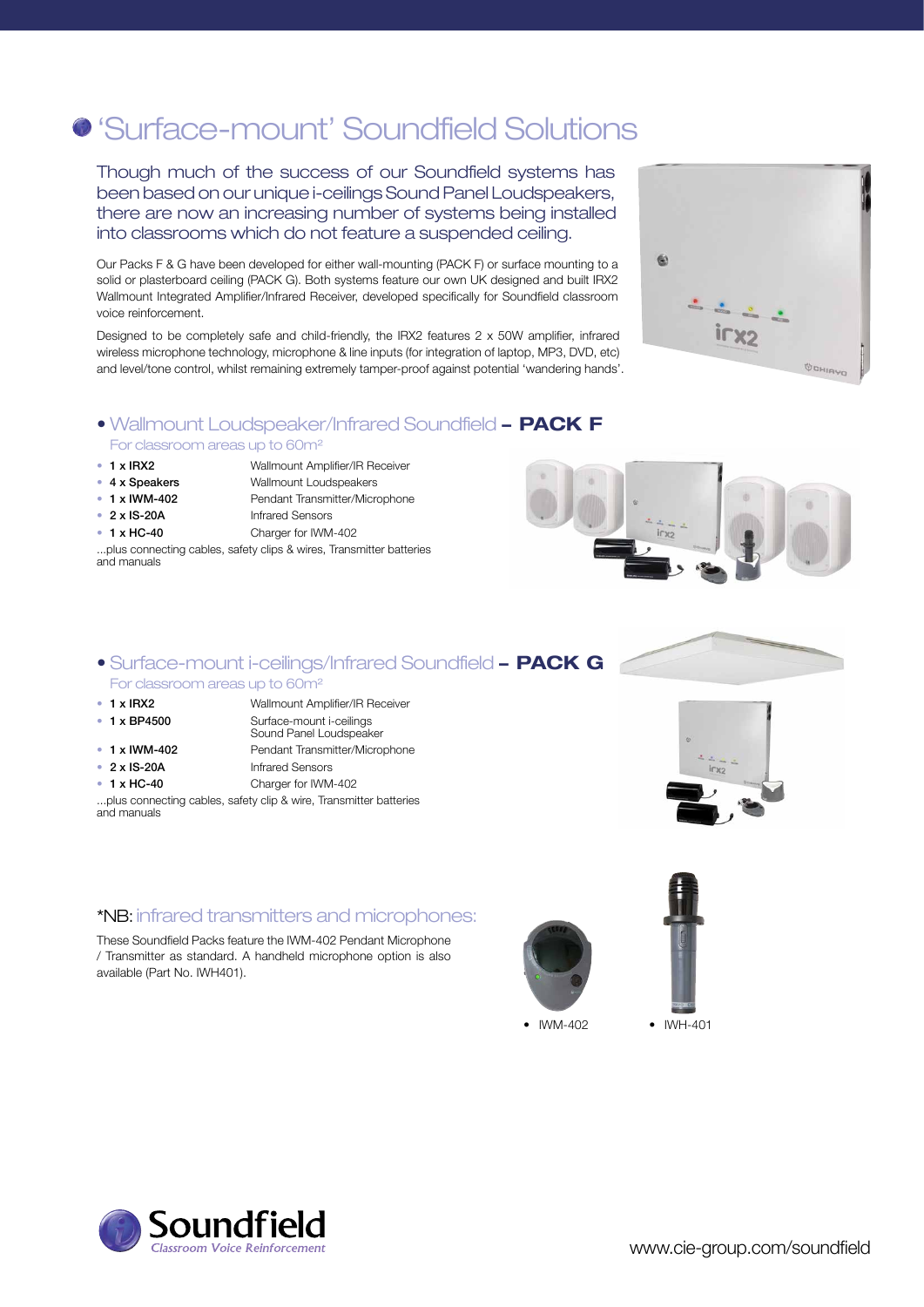### Portable Wireless Sound Reinforcement Systems

Together with our full range of permanent installation Soundfield systems, we also provide a complete range of portable PA systems, to provide wireless voice and music reinforcement for coverage of 10 to more than 200 people!

These systems are ideal for use in classrooms, school halls, playgrounds and sports days - and are even safe for poolside use.

### • Focus 500 Infrared 30W Compact Portable PA System

Effectively functioning as a portable/temporary Soundfield System, our Focus 500 has to be one of the most compact, lightweight, full-function, portable wireless PA systems there is!

#### main features:

- Truly wireless! Mains and rechargeable battery operation
- Choice of infrared wireless microphone options
- 2 channel microphone receiver
- Built-in CD player, 30W power amplifier & full-range loudspeaker
- Microphone & line inputs
- Tripod mountable

### VHF & UHF Portable Wireless PA Systems also available:





- **• Smart 300** VHF (25W) **• Focus 505** UHF (30W) **• Stage Man**
- 



UHF (100W)



**• Challenger 1004** UHF (120W)

Our portable PA systems are available with a full range of microphone/transmitter options including handheld, tieclip, collar and head worn. (Please Note: Focus 500 Infrared Model is not suitable for outdoor use. For outdoor applications, please specify UHF models). For full details of our portable PA range, go online to *www.chiayo.co.uk*

### **O** Induction Loop Systems

Our full range of portable and permanent installation Audio-Frequency Induction Loop Systems (which can easily be connected to our full range of Soundfield Systems) allow hearing-impaired people to hear more clearly, by broadcasting an electromagnetic signal which can be picked up by most hearing aids when switched to their 'T' or 'MT' position.

This means that the 'audio source' (for example the teacher's voice via the microphone, or music from MP3) will be amplified and received by the hearing aid for greater clarity by the hearing impaired.

The inclusion of Induction Loop Systems - in the teaching environment and public areas - provides significant benefits to the hearing impaired and supports the British Standard 8300 and Disability Discrimination Act codes of practice to meet the needs of and combat discrimination against disabled people.



[www.cie-group.com/soundfield](http://www.cie-group.com/shop/audio-visual_1/soundfield_13/soundfield-systems_1000/)